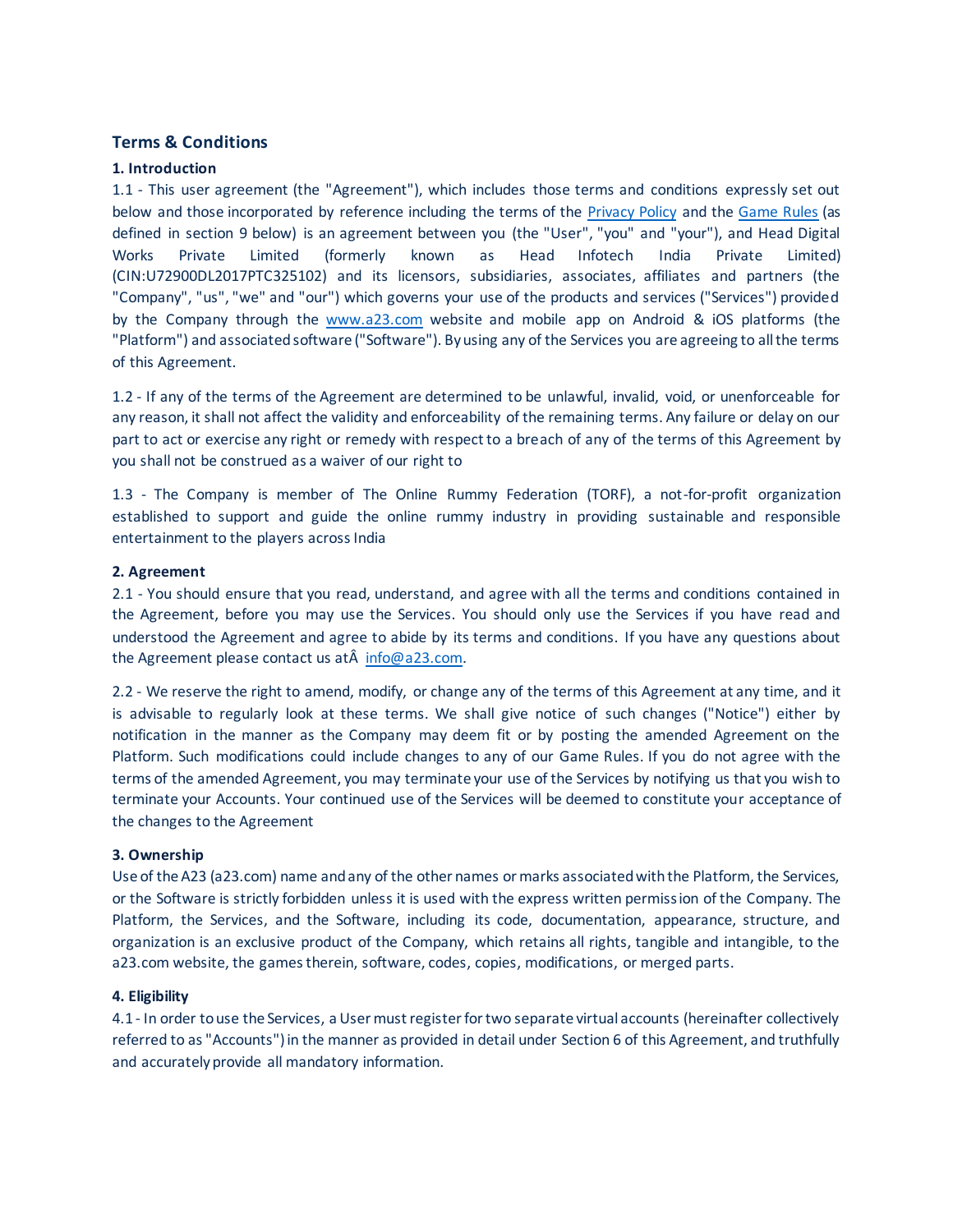4.2 - In order to participate in Practice Games (as defined in section 4.3 below), you must be at least 18 years old and competent to enter into a contract.

4.3 - In order to participate in Cash Games, you must satisfy the following criteria at all times: a). You must be at least 18 years old, and must not suffer from any disability or impairment which would prevent you from assuming the responsibilities contained in the Agreement, or from participating in the Games which are offered as part of the Services. b). You must be a resident of India, c). You must satisfy yourself that it is legal for you to participate in Cash Games in the specific jurisdiction from which **you** are accessing the Services. d). You are not a resident of any of the following states: Assam, Nagaland, Orissa, Sikkim, Telangana and Andhra Pradesh ("Restricted Territories"). e). You are not logging in from any of the following states: Assam, Nagaland, Orissa, Sikkim, Telangana and Andhra Pradesh.

f). You must possess a valid PAN number, which will be associated with your account and which you will provide to us upon request.

The 'Eligible Territory' is defined as being the territory of India excluding the states of Assam, Nagaland, Orissa, Sikkim, Telangana and Andhra Pradesh. 'Cash Games' are defined as being any games or tournaments which are part of the Services and require the User to maintain a non-zero cash balance ("Cash Balance") in their Accounts and includes online Rummy. Any game other than a Cash Game made available by the Company through the Platform or the Software is defined as a 'Practice Game'. All Cash Games and Practice Games shall be collectively defined as 'Games'.

4.4 - Users who do not fulfill the above criteria are expressly barred from participating in Cash Games, and would not be entitled to receive any prizes which they may win as a result of participation in Cash Games.

4.5 - You understand and accept that by viewing or using the Platform or availing of any Services, or using communication features on the Platform, you may be exposed to content posted by other Users which you may find offensive, objectionable or indecent. You may bring such content posted by other Users to our notice that you may find offensive, objectionable or indecent and we reserve the right to act upon it, at our sole discretion, as we may deem fit. The decision taken by us in this regard shall be final and binding on you.

4.6 - The user agrees and acknowledges that he/she can only access the game from territories that are not classified as Restricted Territories. Any access to our website or mobile application by the user from a Restricted Territory through the usage of IP or GPS masking software such as Fake GPS location, Fake GPS GO Location Spoofer etc. will amount to a breach of our terms and conditions. This will lead to permanent blacklisting, deletion of the Username and closure of Accounts and also forfeiture of the entire Cash Balance, without any prior notice to the User. Further, such actions are also a breach of applicable laws for which the User shall be solely liable to penalties (monetary and penal) under applicable laws. The Company is not responsible for the consequences on the User for illegally accessing our platforms by breaching our security protocol.

4.7 - You agree and acknowledge that you are not a politically exposed person.

4.8 - You agree and acknowledge that you have not been convicted for any crime.

4.9 - You agree and acknowledge that you are not on the UN Sanctions list or works for a company that is on the UN sanctions list.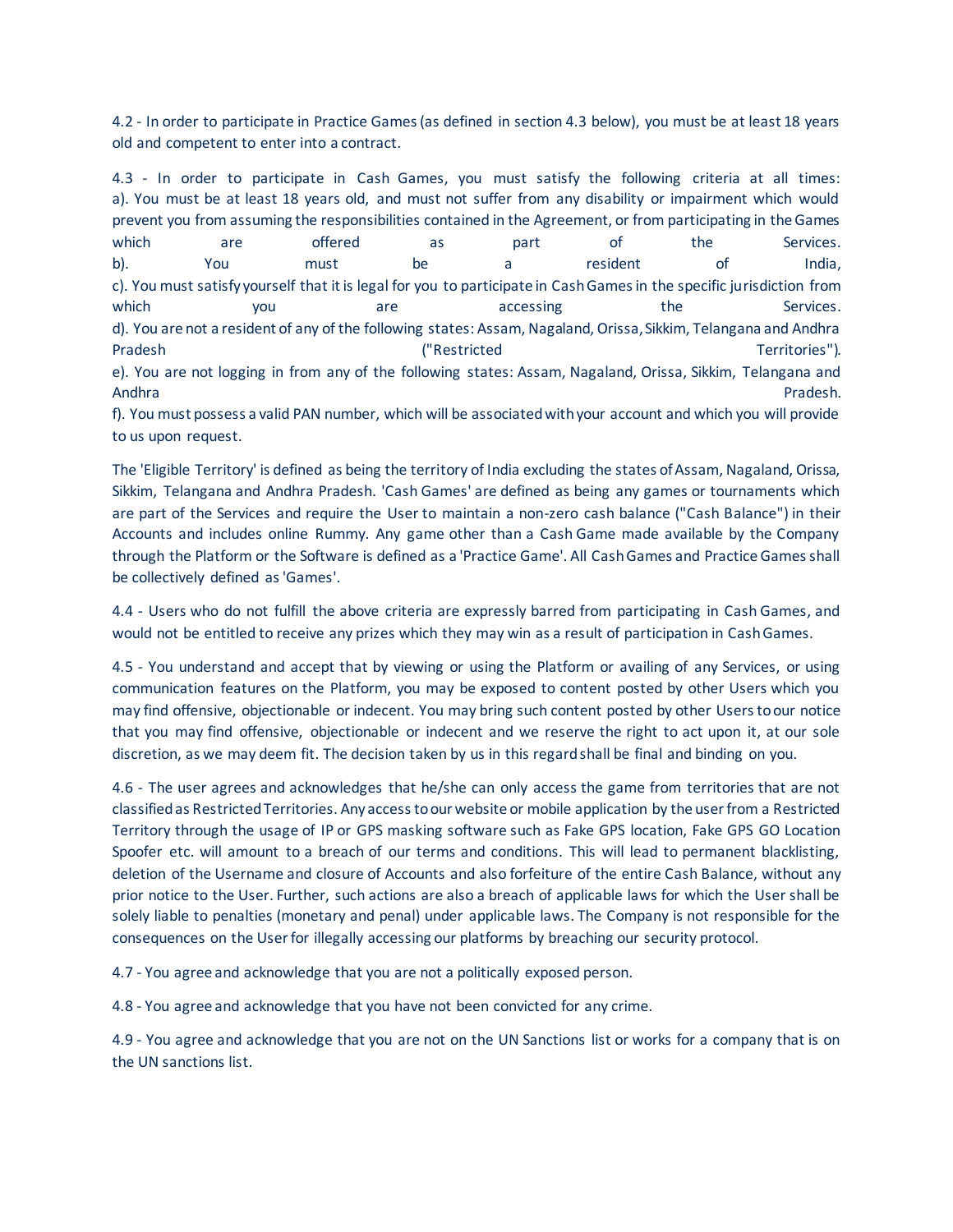# **5. Description of Services**

5.1 - We provide valid, registered Users the opportunity to access and play Games, including without limitation online Rummy. The Company provides software and IT services to enable games of skill to be played with other individuals over the internet.

5.2 - The Services provided by the Company are only intended to facilitate games of skill.

5.3 - The Company levies a charge ("Service Charge") for Cash Games from all the users participated in said cash games, which would be inclusive of Service Tax / GST as may be applicable. The Service Charge may vary from time to time and from one Cash Game to another.

### **6. Your Account**

6.1 - Each User's account shall be deemed to be compartmentalized into two virtual accounts. All chips bought by the Users through the mechanism as set out below in Section 7.2(a) shall reside in the first virtual account ("Chips Account") and any winnings in Cash Games or any Bonus Amounts received in accordance with Section 20 of this Agreement shall reside in the second virtual account ("Winnings and Bonus Account"). To clarify further, the Winnings and Bonus Account consists of two virtual parts. The first part contains the winnings of the User ("Winnings Component") while the second part contains any bonus amounts that may be credited by the Company to the Users at the company's sole discretion ("Bonus Component") subject to fulfillment of relevant terms and conditions.

6.2 - Your Accounts are to be used and accessed solely by you.

6.3 - You undertake that all the information provided by you at the time of opening the Accounts, or provided by you subsequently upon request by the Company, is true, complete and correct. We are not obliged to cross check or verify information provided by you and we will not take any responsibility for any outcome or consequence as a result of you providing incorrect information or concealing any relevant information from us. You further undertake to provide proof relating to any such information, including copies of documents such as your PAN card, or address and identity proof, upon request by the Company. You understand that the Company may take steps to verify any such information provided by you. Your continued use of the Services, including but not limited to your ability to make Cash Credits and Cash Withdrawals in accordance with the terms of this Agreement, is subject to the Company's continued satisfaction that all such details provided by you are true, complete and correct.

6.4 - You are prohibited from using the Services by means of Accounts registered in the name of any other individual.

6.5 - Should you attempt to open more than one Account, under your own name or under any other name, or should you attempt to use the Services by means of any other person's Accounts, we will be entitled to close all your Accounts and bar you from accessing or using the Services in the future without notice. The Company reserves the right to monitor any effort to establish multiple accounts; in the event the Company discovers that you have opened more than one Account per person, all additional accounts will be closed without notice and continued violation will result in the termination of any and all of your Accounts and the Company may void any associated winnings

6.6 - You shall not share the password to your Accounts, or any other confidential or sensitive information associated with your Accounts, with any other individual. The Company is not responsible if your Accounts are accessed by others using your password or other confidential details or information. The Company assumes your responsibility in taking appropriate steps to select and secure your passwords by recommending to have a strong password.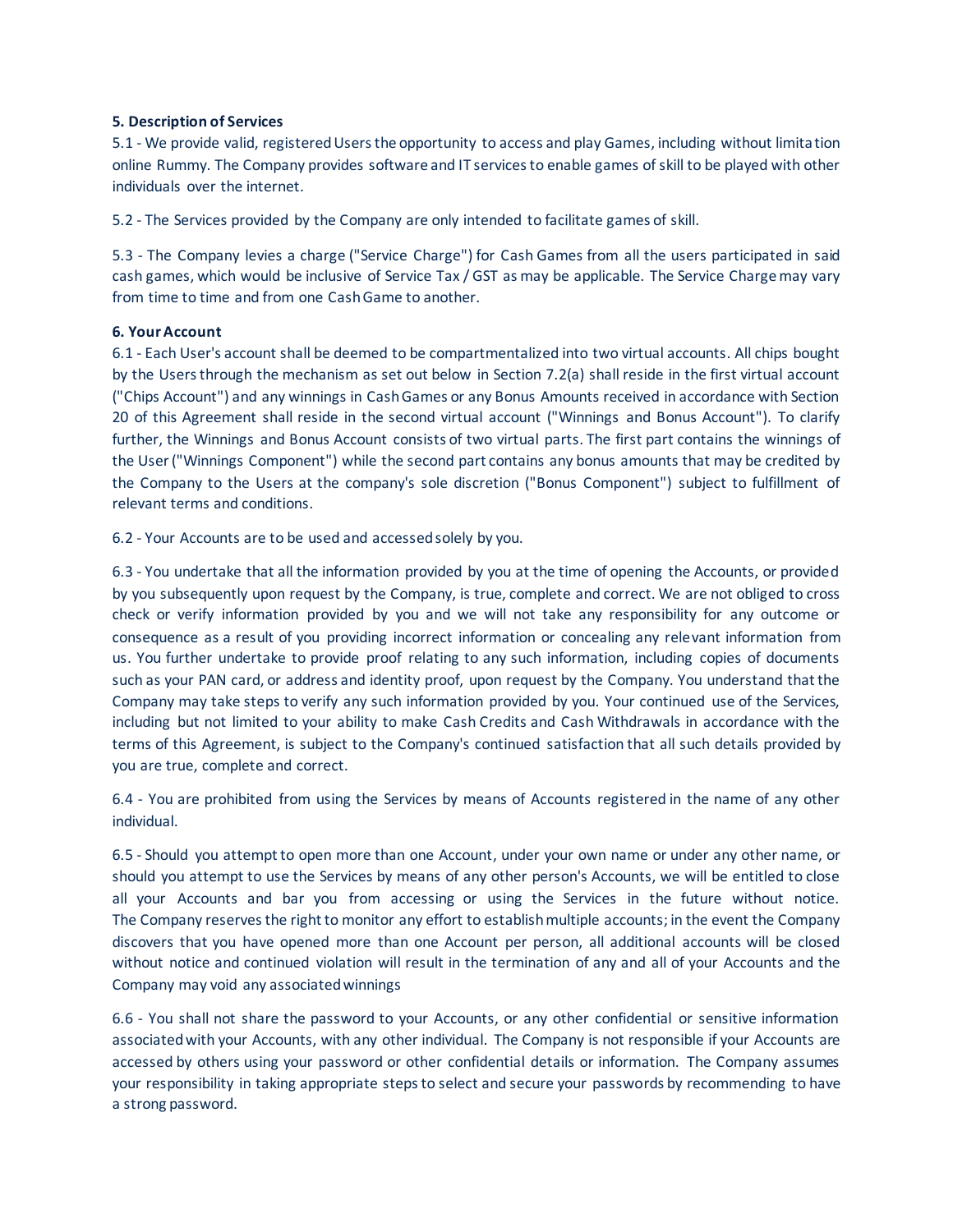6.7 You understand, represent and accept that your Account information or any related materials will not violate the rights of any third party rights or give rise to any claim that another party's rights have been or will be violated as a result of the Company's use or publication of your Accounts information. You also understand that you will not be entitled to receive any royalties for the use of your Accounts information by or through the Company.

6.8 - You understand and accept that your participation in a Game does not create any obligation on the Company to give you a prize. Your winning is entirely dependent on your skill as a player vis-a-vis other players in the Game.

# **7. Cash Balance in Virtual Accounts**

7.1 - In order to participate in Cash Games, you are required to maintain a positive Cash Balance in your Accounts.

7.2 - The Cash Balance will comprise of two components- Monies residing in your Chips Account and monies residing in your Winnings and Bonus Accounts. In relation to such Cash Balance, you undertake/ understand the following:

a). All credits to your Chips Account ("Cash Credits") made by you must be through the third-party payment gateway(s) made available on the Platform by the Company. The Company is not responsible for authorization/denial of any such transactions, and such transactions are subject to and must be undertaken in accordance with the terms and conditions specified by such third-party payment gateways. The Company may however reverse any transaction, in which case the relevant amount would be refunded to the instrument/account which was used to perform the transaction. b). It is further agreed and acknowledged by the Users that all credits in the Chips Account made by the respective Users shall at all times be held by the Company in trust, for and on behalf of the respective Users till such amount is deducted from the Chips Account to enable the Users to participate and play the Cash Games. c). All Cash Credits must be through instruments/accounts which belong to you and are in your name. d). All transactions on the Platform must be conducted in Indian Rupees. e). Any winnings in Cash Games will be credited exclusively to the Winnings Component of the Winnings and Bonus Account. Any Bonus Amount shall also be credited exclusively to the Bonus Component of your Winnings and Bonus Accounts in accordance with Section 20 of this Agreement, f). The Users agree and acknowledge that the Company shall facilitate to collect and receive the winning amount from the other participants in the Cash game and transfer to the winner. The Company shall hold the same in the Winnings Component of the Winnings and Bonus Account, in trust for and on behalf of the winner until such time as the User may decide to utilize it to play a Cash Game or withdraw the same, in accordance with the terms and conditions of this Agreement. g). A cash amount corresponding to the aggregate of the amounts in the Chips Account and the Winnings and Bonus Accounts of all Users is maintained in an unencumbered and non-interest bearing bank account(s) by the Company at all times, separate from other funds of the Company. Such Cash Balances are available to either be played to the extent of amount lying in the Chips Account or be withdrawn to the extent of amount lying in Winnings and Bonus Account at any time by Users, subject to specific restrictions contained in the Agreement. To the extent permitted by law, the claims of Users over amounts corresponding to their Cash Balances will be given preference over all other claims. h). Any withdrawal of amounts from your Accounts ("Cash Withdrawal") may be carried out only in accordance with the terms of this Agreement. i)User's relevant details required for the processing of payment from A23 to the user's account will be shared with our our payment partners. j). The Company may impose daily/per-session limits, or other types of limits, upon your ability to perform cash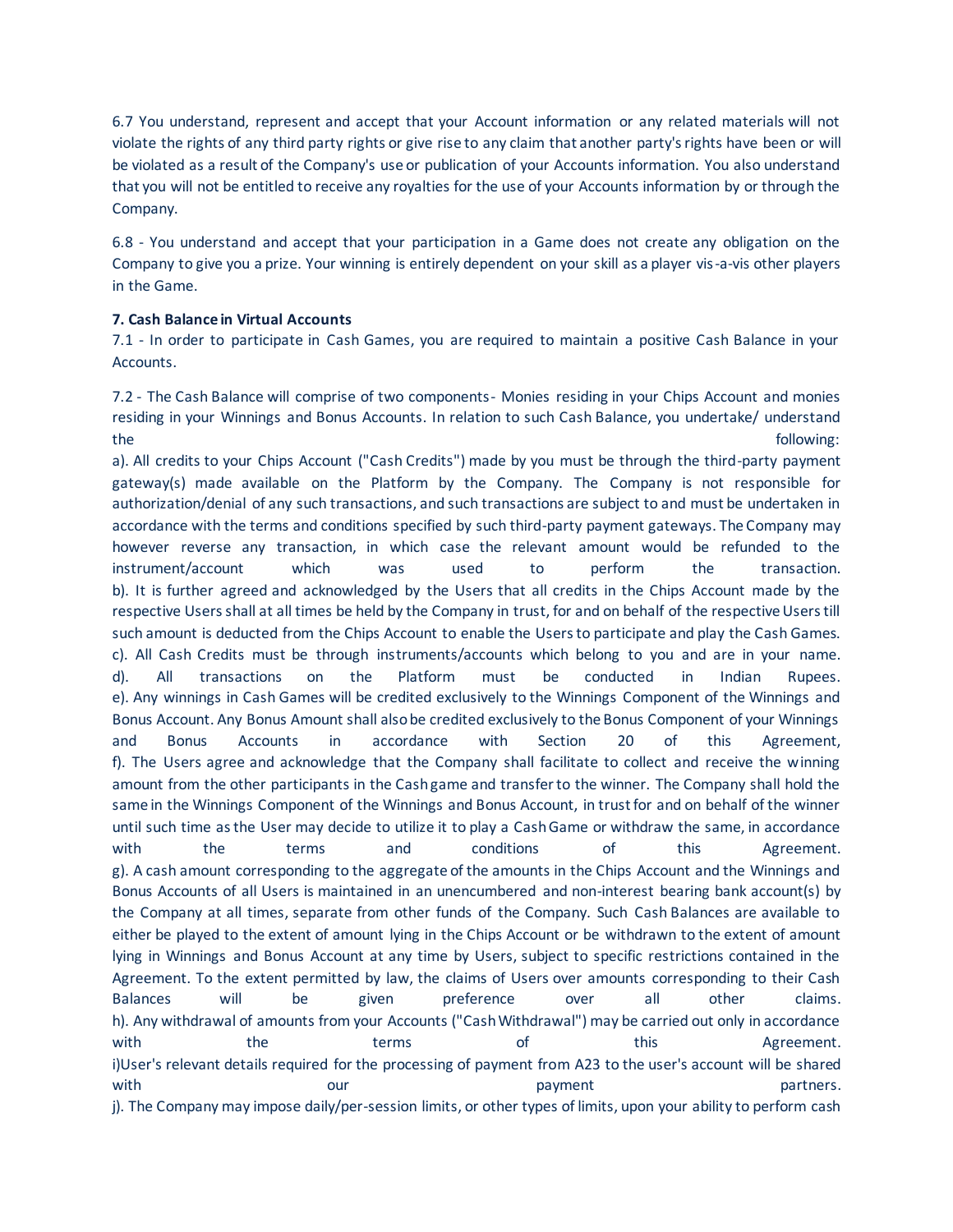credits or Cash Withdrawals, in order to encourage responsible play as well as to prevent unauthorized or illegal activity. You will be informed of such limits at the time when they are imposed, and will also be informed of any change to such limits. While you may request that such limits be modified, the Company reserves the right to impose and modify such limits using its sole discretion. k). Cash Withdrawals may be requested by you at any time, subject to any limits which have been imposed and in accordance with the terms and conditions of this Agreement. Such Cash Withdrawal will be affected by the Company by way of bank transfer to your bank account. Your preference in this regard will be given due consideration. Please note that any Cash Withdrawal will be affected by the Company only in favour of an Indian Rupee account in your name. KYC verification is mandatory as a proof of identity for making withdrawals from your Account to your bank/wallet account. **KYC verification may be done through the Platform by providing certain details: (i) photograph of a valid government ID (Aadhaar Card, Driving License, PAN Card, Voter Card, Driving License etc.); and (ii) other User details. l). The Cash Balance does not carry any interest. The Cash Balance is not transferable or negotiable, except to the extent as may be expressly permitted by the Agreement. Further, no Cash Withdrawal will be allowed from the Cash Balance associated with the Accounts of each User, unless the relevant User has played sufficient number of Cash Games (which may be determined solely by the Company in its discretion) subsequent to the last recorded Cash Credit. m). Except in the manner as provided under Section 19 of this Agreement, no Cash Withdrawal would be permitted from the Chips Account. Cash Withdrawals may be permitted only from the Winnings Component, garnered by participation in the requisite number of Cash Games (as determined by the Company in its discretion) and the Bonus Amounts residing in the Bonus Component credited by the Company. To additionally clarify, any Cash Withdrawal would be permitted exclusively from the Winnings and Bonus Account. When the respective User chooses to withdraw such winnings from the Winnings and Bonus Account, the Company on receipt of the request in the specified form would transfer the specified amount to the Users.**

**n). Cash Credits made for participation in the Cash Games are not available for Cash Withdrawals and the same may be utilized only to gain a seat on the table or in a tournament. Thus no Cash Withdrawal is permitted by redeeming the chips in the Chips Account. o). Accordingly, while adding chips from the Cash Balance in order to gain a seat on the table or in a tournament, the non refundable component, i.e. the Chips Account, gets deducted first followed by the refundable component, i.e .the Winnings and Bonus Account, to ensure the maximum possible part of the left over amount in the Cash Balance is available for refund through Cash Withdrawal. Further, within the Winnings and Bonus Account, the Bonus Component gets deducted first while adding chips followed by the Winnings Component.**

**p). In the event that, for a period of more than 300 days, you (i) maintain a Cash Balance and (ii) fail to participate in a Cash Game, the Company reserves the right to forfeit with the entire amount in the Chips Account as it deems fit. Further the Company shall refund the entire amount in the Winnings and Bonus Account (lying more than 300 days) to your bank account available with us or in case of non -availability of your bank account details, the Company may require you to provide those details to process the refund. In case of non-submission of bank account details within scheduled time, the Company reserves the right to forfeit the amount in the Winnings and Bonus Account or otherwise deal with such amount as it deems fit. In case of forfeiture, the amount forfeited by the Company shall be considered as Gross amount charged which is inclusive of Service Tax / Goods and Service Tax (GST) as may be applicable. These requirements and provisions may be modified from time to time in accordance with changes to the relevant tax and other laws.**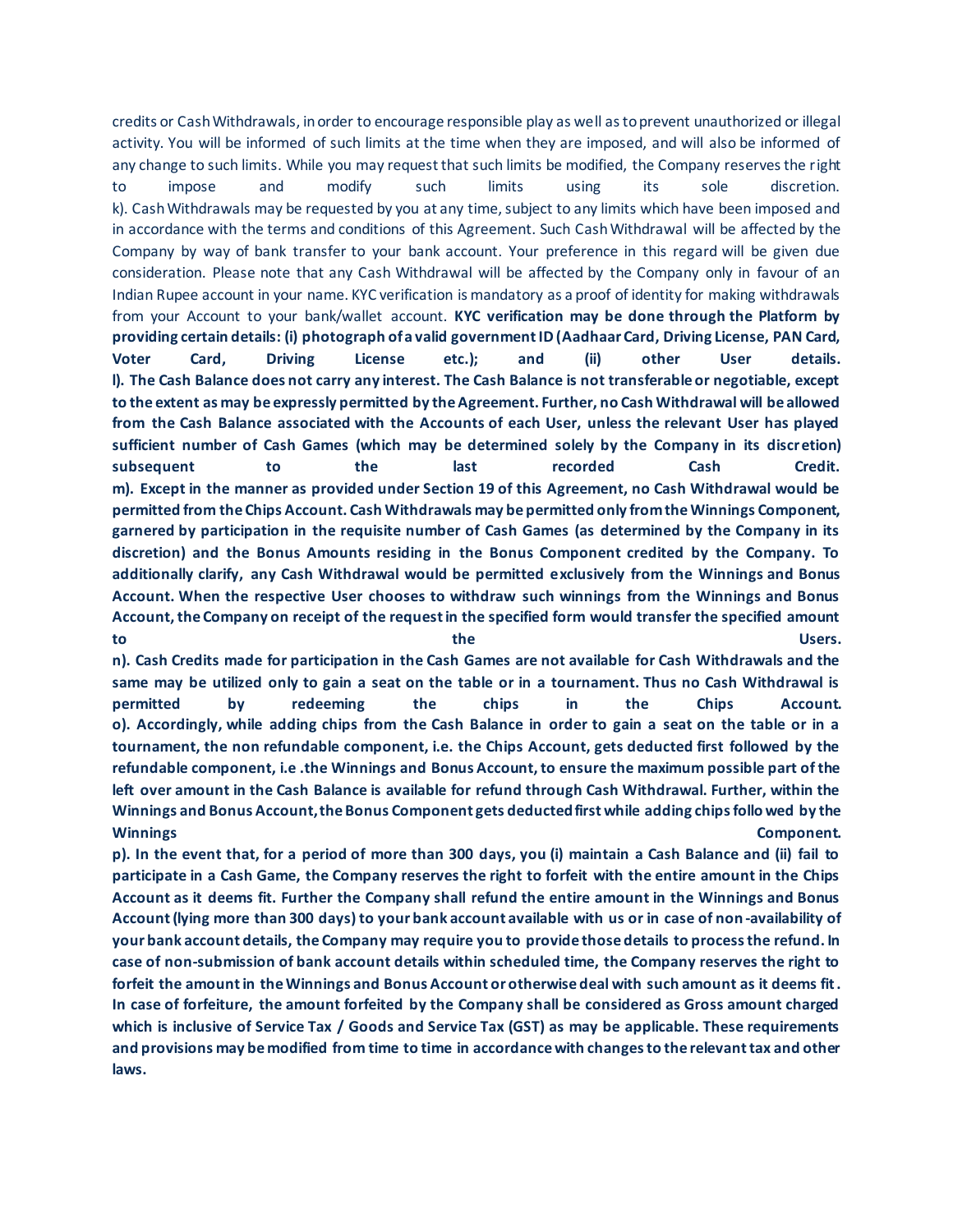7.3 - The Company is obligated to deduct tax at source ("TDS") in case of Cash Games upon winnings of more than Rs. 10,000/-in a single 201 Pool Tourney or 101 Pool Tourney or Best of 3 Tourney or Points Rummy Game or a single Multi-Table tourney, as the case may be. In such cases, winnings shall be credited to your Winnings and Bonus Account after deducting TDS @ 30%. Please note that in accordance with the provisions of Section 6.1 above, you must possess a valid PAN and provide your PAN details and proof thereof immediately upon request, in order to enable us to credit such winnings and allow for Cash Withdrawals in this respect. If you fail to provide valid PAN details within 60 days from the date of completion of game in which your winnings are more than Rs. 10,000/- and subject to TDS deduction, the Company reserves the right to forfeit the winnings of said game after remitting applicable TDS to Government authorities. In case of forfeiture, the amount forfeited by the Company shall be considered as Gross amount charged which is inclusive of Service Tax / Goods and Service Tax (GST) as may be applicable. These requirements and provisions may be modified from time to time in accordance with changes to the relevant tax and other laws.

7.4 - The Prize Pool is automatically split between 2, 3 or 4 players in 201 Pool Tourney or 101 Pool Tourney under certain scenarios as mentioned in the Game Rules. We reserve the right to amend, modify or change the rules for automatic splitting of the Prize Pool at any time without prior notice to the User. By registering and/or participating in any 201 Pool Tourney or 101 Pool Tourney you agree to these Rules for automatic splitting of the Prize Pool. It is clarified that, even in 101/201 pool, points rummy & tournaments formats the company's service charges is deducted from the winners winning amount prior to crediting the winnings in the user winnings and Bonus Account.

### **8. Miscellaneous**

8.1) You are prohibited from:

a. undertaking any activity through the Services, the Platform or the Software that may be construed as money laundering (either under the Prevention of Money Laundering Act, 2002 or otherwise), including, without limitation, deliberately losing Cash Games to particular User(s), other forms of collusive or fraudulent activity designed to transfer funds to or from other individuals, or making cash credits through a credit card or similar financial instrument and attempting to make Cash Withdrawals in another form without participating in Cash Games.

b. posting, publishing or otherwise making available to other Users through our Services, Platform or Software, any content which is obscene, defamatory, illegal, prejudicial to the Company, or is otherwise deemed offensive by the company without being illegal. c. undertaking any activity which may be harmful to other Users or interfere with the functioning of the Platform, the Software or the Services, including but not limited to attempting to decompile the Software, intercept communications with the Platform, attempting to mask or spoof your IP address, or uploading or spreading viruses or computer contaminants (as defined in the Information Technology Act, 2000 or such other laws as may be in force in India).

8.2 - Employees, directors, consultants and agents of the Company, and any of their immediate relatives, are prohibited from participating in Cash Games in any manner, except such pre- designated employees for whom limited any participation which may be required in the course of their employment for the purpose of testing under monitored environment.

8.3 - When putting up a profile picture, impersonating another person such as a celebrity is unlikely to be unlawful except in situations where the law specifically provides so. Some such situations entail fraudulent impersonation for deceit, copyright infringement and defamation. Hence, the choice of picture profile and its ramifications are at the player's discretion.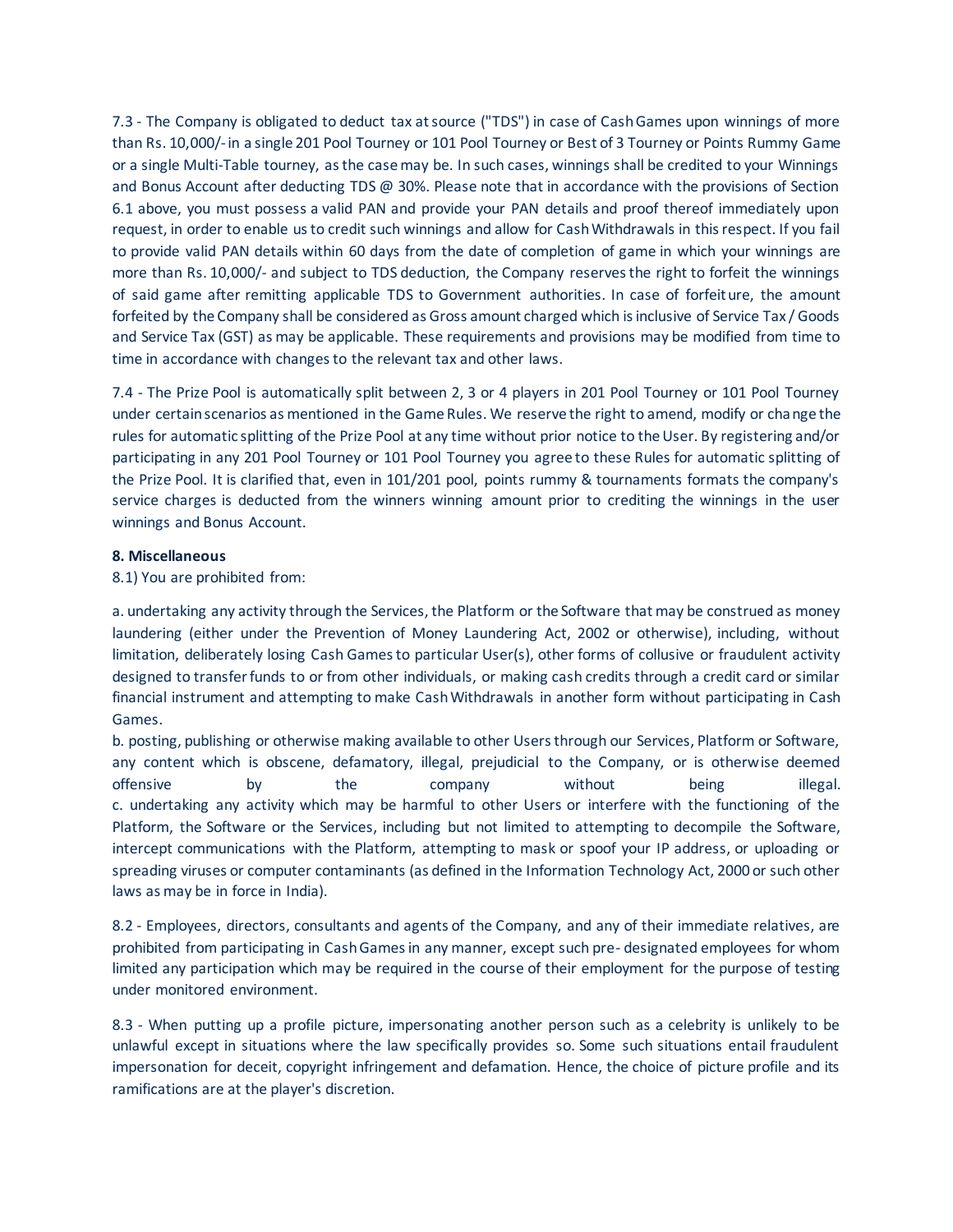### **9. Game Rules**

You agree to abide by the rules and regulations of each of the Games as published and periodically updated (the "Game Rules"). You should ensure that you have read and understood the rules and regulations of the Games. These Game Rules form part of the Agreement and can be found on the 'About Games' page of the Platform. Please read them now before using the Services. We may, from time to time, make additional Game formats available as part of the Services. This Agreement will apply to any Game Rules relating to such Game formats. We will let you know about, and give you the opportunity to read, such Game Rules at the time of introducing additional Games to the Platform. We reserve the right to determine the results and winners of each of the Games in accordance with the Game Rules. By registering and/or participating in any Game or tournament you agree by these determinations. We will post lists of winners on the Platform following each Game.

#### **10. Tourney Gift Vouchers**

10.1 - Tourney gift vouchers are valid only for participating in the tourney and carry no value.

10.2 - Players in order to register for a tourney shall redeem tourney gift vouchers (TGV) using their registered A23 account only.

10.3 - TGV can be used only once.

10.4 - Once a player registers for the tourney using TGV and then unregisters he/she will not be able to register again to the tourney using same voucher code.

10.5 - For players participating through TGV, in order to redeem their tourney winnings he/she shall require to have added cash at least once in their lifetime.

10.6 - In case of tourney cancellation or players unregistering from the tourney, the TGV will expire.

10.7 - The Company reserves the right, in its sole discretion to amend or cancel one or all tourney vouchers without prior notice. Upon such premature closure or termination, no player shall be entitled to claim loss of any kind whatsoever.

#### **11.Technical Issues**

11.1 - It is clarified that, once the chips are put in the game table, under no circumstance would the chips be returned to the Chips Account or the Winnings and Bonus Account . Upon the successful completion of the game, the winnings would be transferred to the Winnings and Bonus Account of the relevant winner.

However, In the event of a server crash, breakdown, software defect, technical failure or any other failure attributable to the Company or otherwise, including any natural disaster or other act of god, which results in disruption to a Game, such Game shall be cancelled and the chips in the table would be refunded. The Company would under such limited circumstances, have the sole discretion to credit an equivalent amount of chips to the relevant participating Users in their respective virtual accounts from where such amounts have been withdrawn, and no Service Charge will be levied upon such Game. You accept that the Company is not liable to you in such cases in any manner, except to the extent hereby stated.

#### **12. Intellectual Property**

12.1 - All rights, tangible and intangible, including copyright and other intellectual property rights, with regard to the Services, the Platform and the Software, and any content or information displayed or contained therein, belong exclusively to the Company, unless expressly provided otherwise. The Company is merely permitting the User to play Games online and not use the same for any other commercial gain, and no right of any nature whatsoever is being passed on the user by virtue of permitting him / her to play the Game. Using the Services,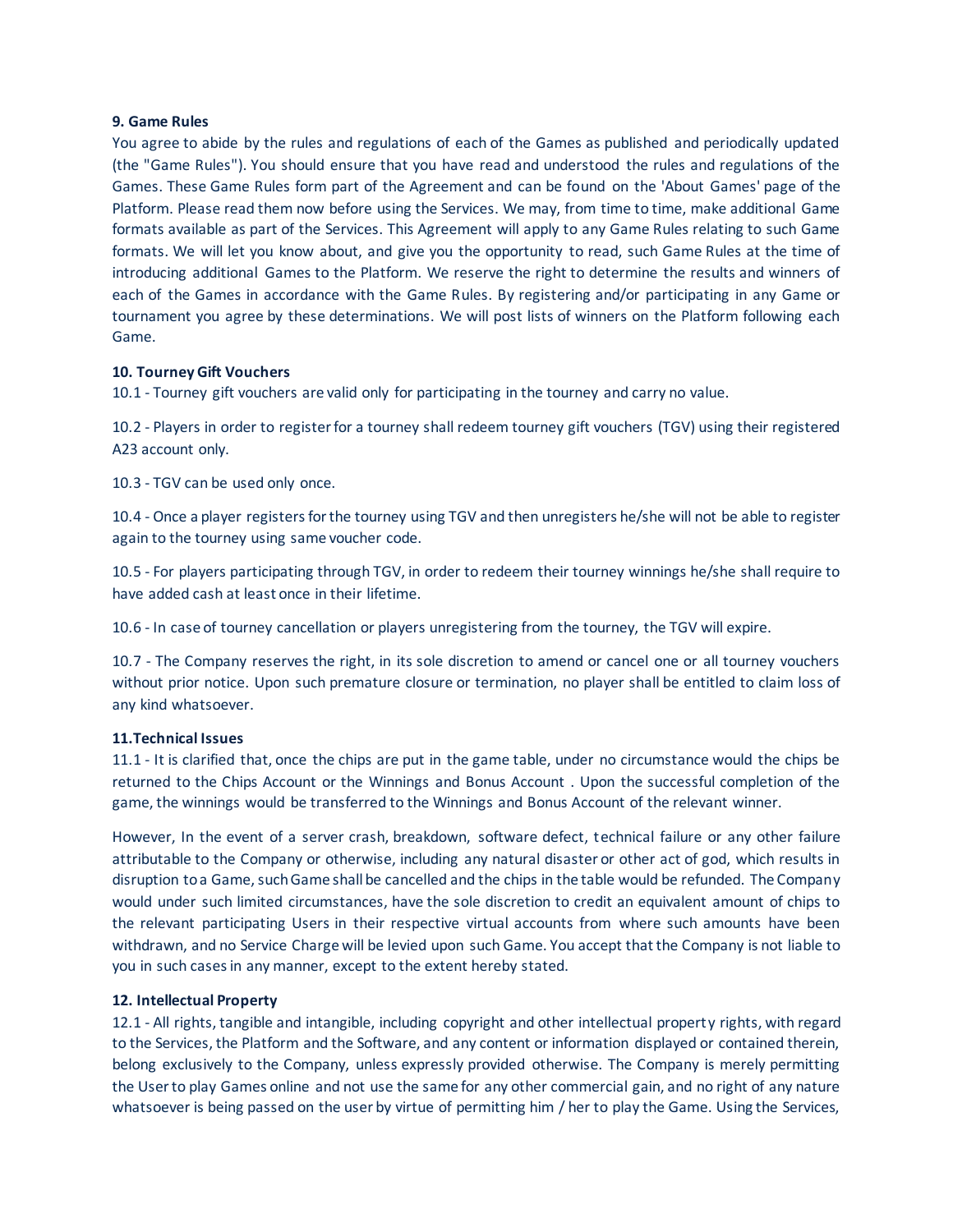the Platform and the Software does not, expressly or impliedly, give you ownership of any intellectual property rights in the Services, Platform or Software or the content or information you access.

12.2 - While the Company retains all rights, including copyright, over any content which may be generated by Users, including but not limited to the contents of chat messages or message boards/forums ("User-generated Content"), you acknowledge that the Company is not responsible for such User-generated Content. You understand that you will be accessing such User-generated Content at your own risk, and will not hold the Company responsible for an obscene, defamatory, illegal or otherwise offensive User-generated Content which may be displayed or accessible.

12.3 - Our Services, Platform or Software may display content which does not belong to the Company. The Company is not responsible for such content, and this content is the sole responsibility of the person or entity that makes it available.

# **13. Breach and Consequences**

13.1 - You acknowledge and agree that in the event you commit a breach (as may be determined by the Company in its sole discretion) of any of the terms of the Agreement, or the Company in its sole discretion determines that your continued access to the Services is prejudicial, other users or public interest, the Company may take any one or more of the following steps: a). Suspend or delete your Account(s), b). Bar you from using or accessing the Services in the future, c). Forfeit any Cash Balance(s) associated with your Account(s), d). Impose restrictions upon your ability to play certain types of Games, e). Report any suspicious or potentially illegal activity to legal or governmental authorities, and to entities including banks, payment gateways, processors, or other financial institutions or intermediaries.

13.2 - Any such actions as enumerated above which may be taken by the Company would be without prejudice to any other legal or equitable rights/remedies available to the Company.

# **14. Limitation of Liability and Indemnity**

14.1 - The Company shall not be liable for any claim, loss, injury, or damages (direct, indirect, incidental or any other kind whatsoever) arising from or in connection with your use of the Services, the Platform or the Software.

14.2 - Notwithstanding anything to the contrary contained in the Agreement, you agree that our maximum aggregate liability for all your claims against us, in all circumstances other than for valid Redemption of any Cash Balance in your Accounts and technical issues explained under Clause-11 above, shall be limited to Rs. 2,000/- only.

14.3 - You agree to indemnify and hold harmless the Company against any claims, actions, suits, damages, penalties, or awards brought against us by any entity or individual in connection with or in respect of your use of the Services, the Platform or the Software.

14.4 - If you have an issue within a particular game (which shall bear a specific game ID), you are entitled to report such issue to the Company within 90 days from the date you played such game (in which you faced the issue). The Company will not entertain, act upon or follow up on complaints specifically relating to issues reported by you beyond 90 days from the date on which you played the concerned game.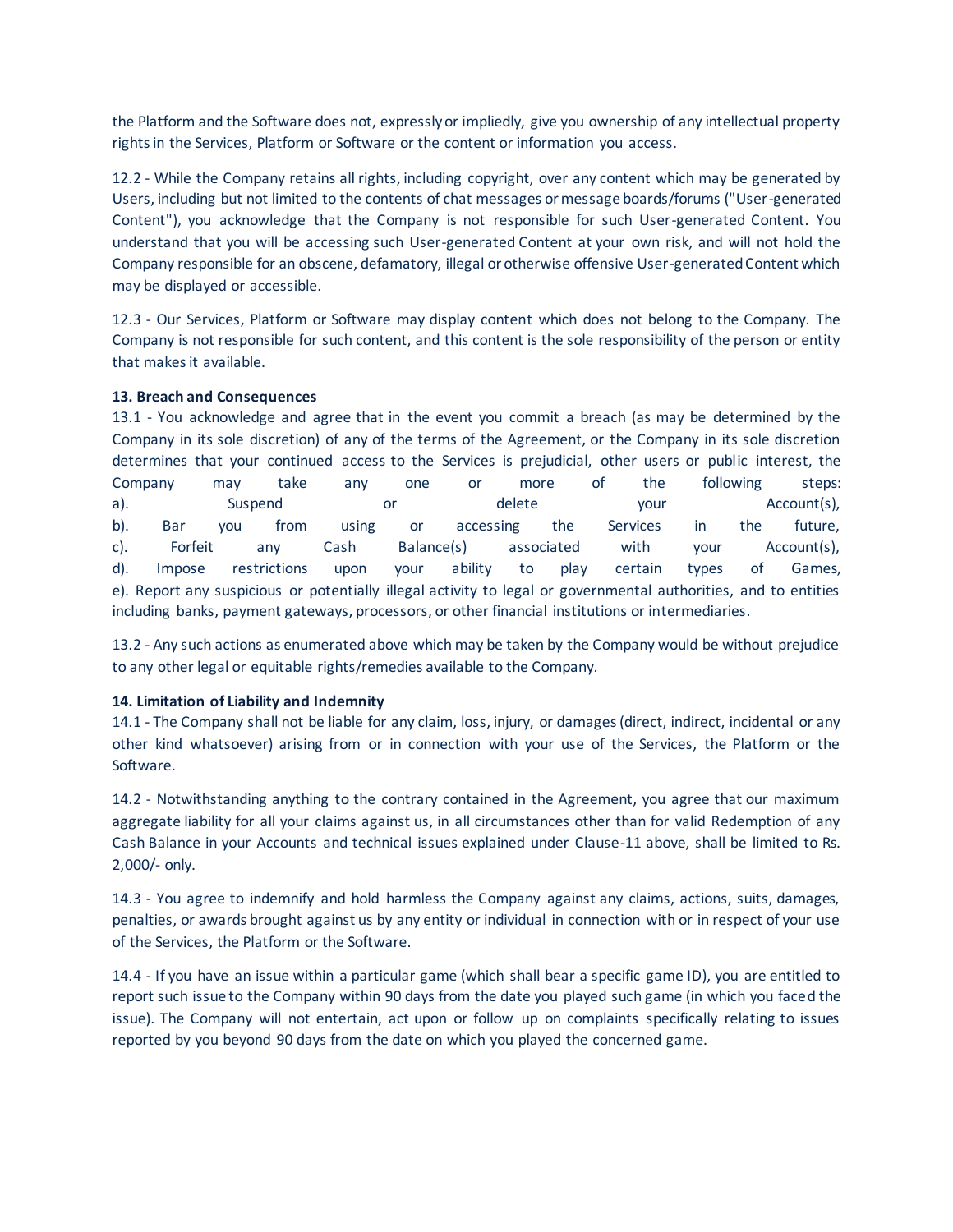### **15. Disclaimer**

15.1 - The Company expressly disclaims all responsibility and liability for any harm resulting from: a). your participation in, or cancellation of, any Game, b). any activity or transactions with third parties whom you may have connected to through the Services, the Platform **or** or the Software, and c). any User-generated Content, including any violation of intellectual property rights with respect to such Usergenerated Content.

# **16. Warranty**

16.1 - The Company makes no warranty or representations about the accuracy or completeness of the content contained on the Platform, the Services or the Software. The Platform, the Services and the Software, and all content, materials, information, services, and products contained therein, including, without limitation, text, graphics, and links, are provided 'as is' and without warranties of any kind, whether express or implied.

16.2 - The Company disclaims all warranties, express and implied with regard to the merchantability and fitness for a particular purpose, non-infringement, freedom from computer virus etc of the Platform, the Services or the Software. The Company does not represent or warrant that the functions contained in the Platform, the Services or the Software will be uninterrupted or error-free, that defects will be corrected, or the company or the server that hosts the platform, the Services or the Software available are free of viruses or other harmful components.

16.3 - The Company also reserves the right to limit your use of the Services or participation in any Game, or terminate your Account, in case it determines that you have intentionally caused any malfunction or disruption of the Services. [The Company is not liable for any potential winnings from any unfinished Cash Games.] -??

# **17. Additional charges that may apply**

Certain additional charges may be levied upon you by the Company, or by payment gateways, banks or other intermediaries, at the time of purchase of chips and Cash Withdrawals. You agree to pay any such additional charges, which may vary between various banks, payment processors or other intermediaries.

# **18. Use of Services**

18.1 - Commercial use of the Services, Platform or Software is strictly forbidden. The User is only allowed to use the Software for his/her personal entertainment. Under no circumstances shall a User be permitted to use his/her Accounts for any purpose other than for playing the Games.

18.2 - The User may not attempt to modify, decompile, reverse-engineer or disassemble the Software in any way. The use of external player assistance programs ("EPA Programs") or artificial intelligence, including, without limitation, 'robots' is strictly forbidden in connection with the Services, the Platform, the Software and the Games. All actions taken in relation to the Games by a User must be executed personally by the User through the user interface accessible by use of the Platform and/or the Software. You agree that Head Digital Works Private Limited may take steps to detect and prevent the use of EPA Programs, robots/ bots, or any form of artificial intelligence. Such action may include, but is not limited to, the examination of software programs running concurrently with the company's Software on the User's computer.

18.3 - Your continued use of the Services will be deemed to constitute your acceptance for receiving important information be it account information, promotional or any sort of notifications either by sms, e-mail or any other modes as it may deem fit.

# **19. SMS Alerts**

**How do I sign up for Head Digital Works Private Limited SMS Alerts?**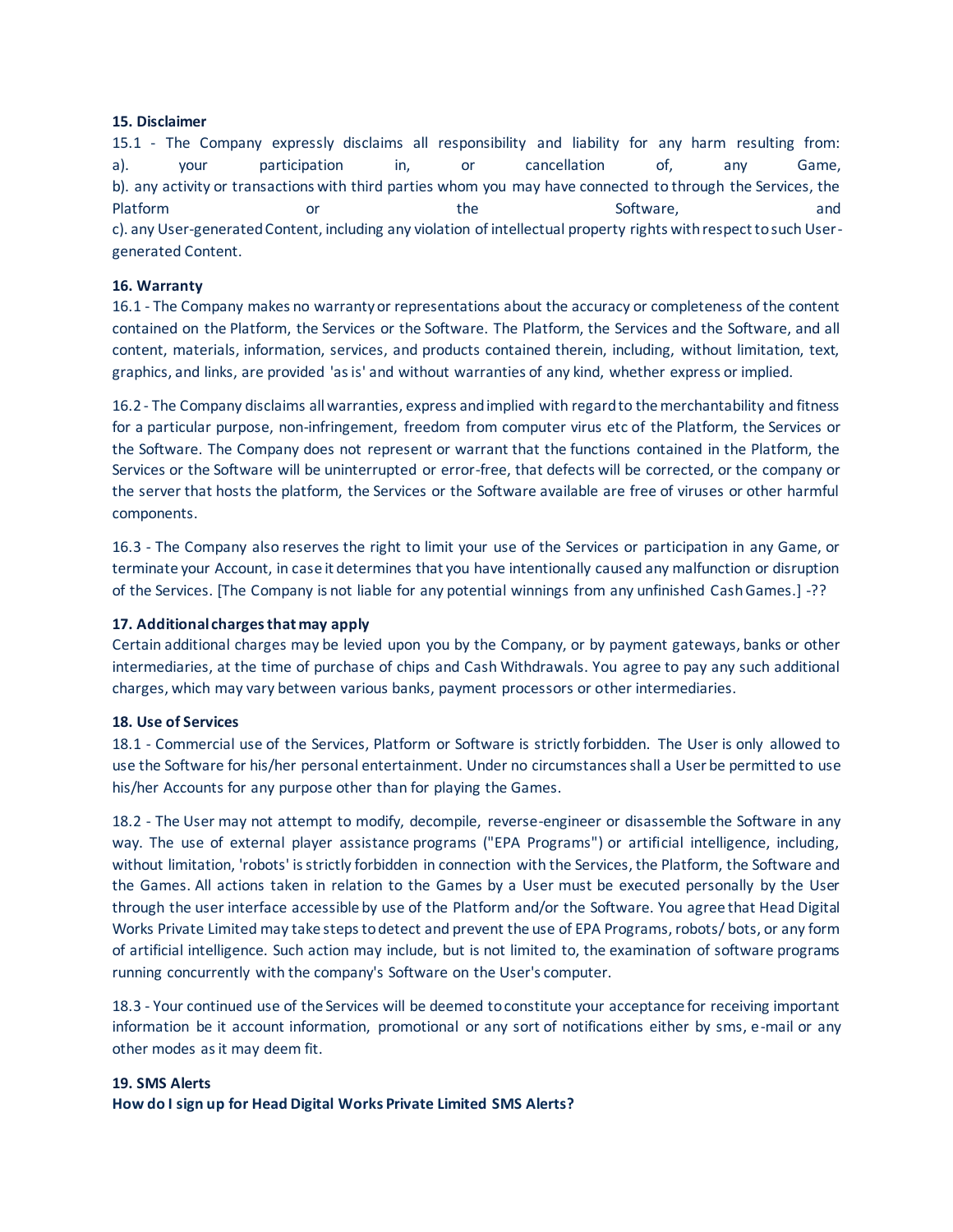In order to receive SMS Alerts from the company all you need to do is get registered with us, by signing up you are opting in to a recurring SMS program. Head Digital works SMS Alerts are not mobile spam. The service is a recurring message program.

#### **Is it free?**

Although all Head Digital Works SMS Alerts are complimentary, Message & Data Rates May Apply. Depending on your text plan, you may be charged by your carrier.

### **What if I don't want to receive any more service messages?**

To stop receiving all Head Digital Works SMS Alerts, simply text STOP to the short code +91-9840630013. Once your mobile phone number is removed from our system, you will receive a final confirmation message and no further messages will be sent to your cell phone or mobile device.

An SMS reminder will be sent to all users at least once in every 6 months to provide instruction on how to optout. For example: "Text STOP to +91-9840630013 to opt-out".

### **What if I want to opt back in?**

You can start receiving Head Digital Works SMS Alerts again by simply sending a text START to the Long code +91-9840630013. Once your mobile phone number is added to our system, you will receive a confirmation message that you will be receiving messages to your cell phone or mobile device.

#### **Commands:**

**START:** At any time, you can text START to the long code +91-9840630013 to obtain additional information.

**STOP:** At any time, you can text STOP to the long code +91-9840630013. This will prevent you from receiving any future Head Digital Works Private Limited SMS Alerts, following the confirmation message(s) described above in the "What if I don't want to receive any more service messages?" section.

#### **How are the messages sent?**

We may use auto dialer or non-auto dialer technology to send the text messages described above to the mobile phone number you supply when you opt in.

Alerts sent via SMS may not be delivered if the mobile phone is not in range of a transmission site, or if sufficient network capacity is not available at a particular time. Even within a coverage area, factors beyond the control of the wireless carrier may interfere with message delivery, including the customer's equipment, terrain, and proximity to buildings, foliage, and weather. The wireless carrier does not guarantee that alerts will be delivered and will not be liable for delayed or undelivered messages.

#### **Privacy Notice**

You can review our privacy notice by clicking here.

# **20. Collusion and Fraud Prevention**

In order to ensure fair play for all users of the Services, the company has taken steps that will prevent you from colliding with other players in order to win/lose or otherwise determine the outcome of a game. By accepting the Agreement you agree that you will not play any game in partnership with or by communicating with other players to give undue benefit to you or other players. In case a player is found to be involved in such activities the Company has the right to withhold the Cash Balance in your Accounts and to cancel and close the Accounts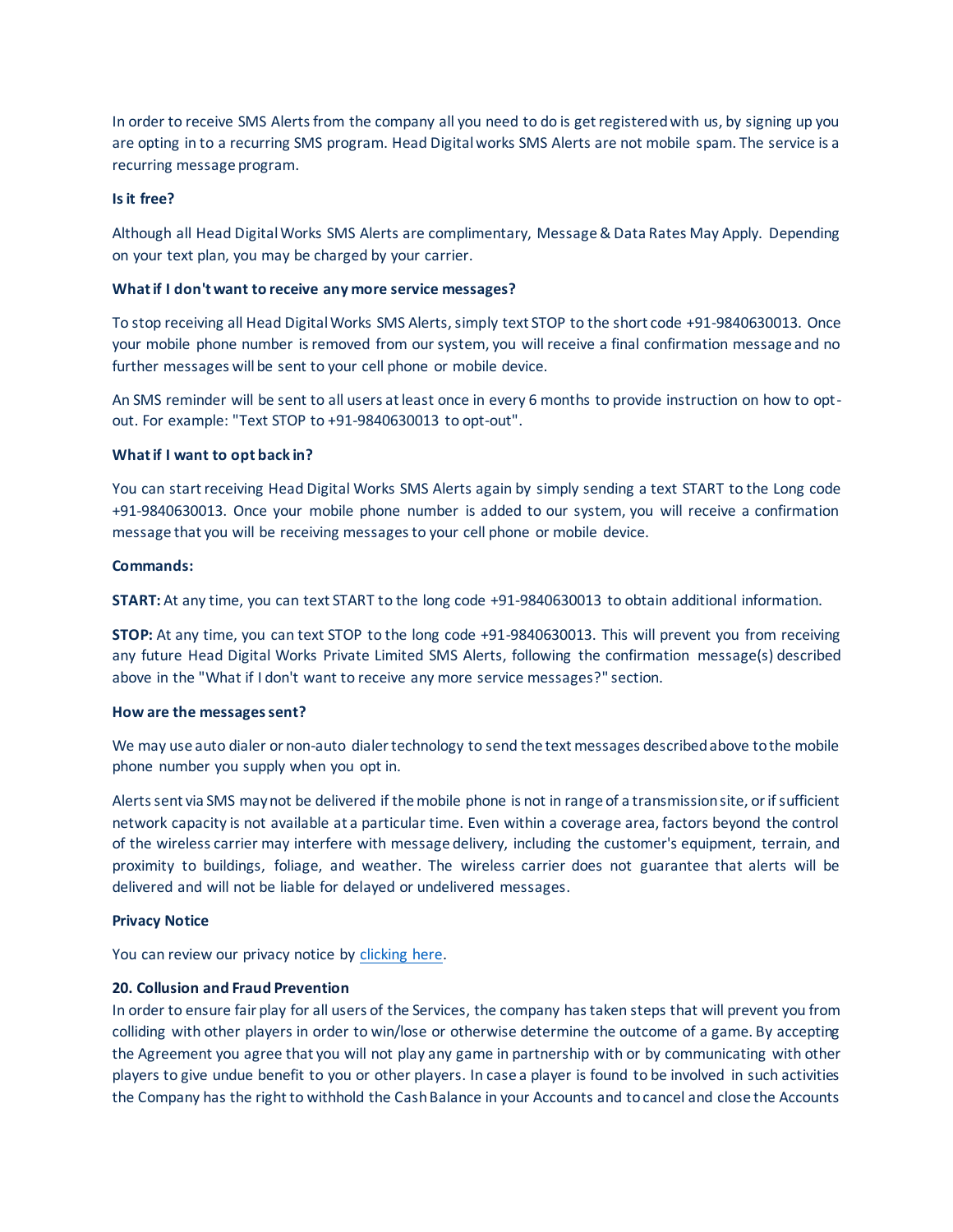without any communication to you. The Company retains the sole right to determine what constitutes collusive or fraudulent activity in relation to the Services, and its decision in such matters shall be final. In the event the Company finds collusion, fraud or any other unfair practices, it has the right to cancel any such Games, block the players from playing together on a table for a specific duration of time and/or refund the points/amounts involved in any such Games.

### **21. Play Responsibly**

The Company adheres to responsible gaming practices to ensure safety of customers within the system and play responsibly. The Company is committed to integrity, fairness and reliability and we always do best to prevent gaming-related problems. Limiting purchases made by its customers is one of the Play Responsibly feature of the Company.

The Purchase Limits (PL) are set by the customers on their own. Each Customer at A23 has a Daily / Monthly / Cumulative Limits to Add Cash. Customers have the flexibility to increase/decrease their purchase limits in order to control their level of involvement with the game by adhering to KYC process in place i.e. providing additional KYC documents to increase their purchase limits

# **22. Refunds**

The Company can its sole discretion process refunds to you under the following circumstances:

Erroneous/Accidental transactions - transaction amount unutilized: In case of an accidental/ erroneous cash credit or other similar event, you may request for a refund of such Cash Credit transaction ("Refund") within 2 weeks of initiating such transaction. The Company, after determining in its sole discretion whether such Refund request is genuine, and that you have the requisite corresponding Cash Balance in your Accounts, will process the Refund request within 2 weeks. Any Refund will be carried out only to the instrument which was used to carry out the corresponding Cash Credit transaction, and no requests for an alternate mode of Refund will be entertained under any circumstances.

Fraudulent transactions - transaction amount unutilized: In case of a fraudulent cash credit that was not authorized by yourself and has been credited to another user's account who has not yet utilized the funds of such a transaction, the Company shall process the Refund request within 2 weeks after determining whether such Refund request is genuine and ascertaining that another user has the requisite corresponding Cash Balance pertaining to the fraudulent transaction.

Fraudulent transactions - transaction amount utilized: In case of a fraudulent cash credit that was not authorized by yourself and has been credited to either your account or another user's account and the funds of such a transaction are utilized, the Company shall extend its complete cooperation to the banks and other investigating authorities and provide all required details of the user who has utilized the proceeds of the fraudulent transaction. The Company shall not process any refunds in this scenario and your sole recourse shall lie with the issuing authority of the credit instrument.

#### **23. Bonus Amounts**

The Company may, from time to time, credit bonus amounts ("Bonus Amounts") to your Winnings and Bonus Account in connection with promotional offers or other schemes. Notwithstanding anything contained elsewhere in the Agreement, Bonus Amount Issued or Cash Withdrawals or Refunds in respect of such Bonus Amounts shall be processed/ fulfilled solely at the discretion of the Company, and the User has no automatic right to a Cash Withdrawal or Refund in respect of such Bonus Amounts.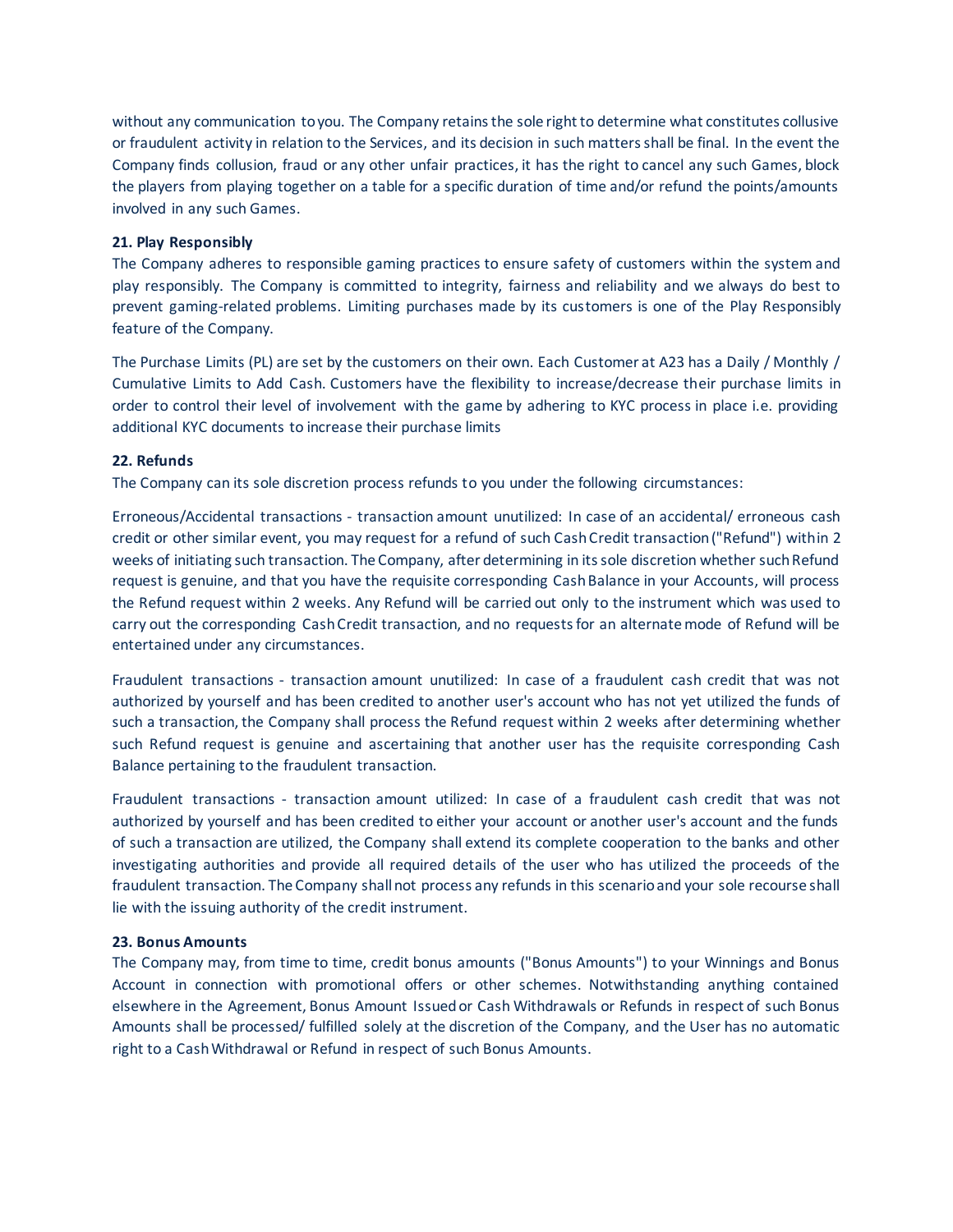#### **24. Disconnections**

24.1 - The Company will not be liable for any network disconnections on the User's computer or any other external networks. In case of any disruption of services while a Game is in progress, the Company will cancel the Game and refund the points / cash irrespective of the status of the Game.

24.2 - While participating in a Cash Game, a User takes full responsibility for the risk of internet disconnection or communication interferences between their computer and the Company's servers, any lag or freezing of the game or Software, and any problems attributable to their own computer or network connection. Other than a crash of the Company's servers, the Company does not take any responsibility for any of the player's disconnections from the server.

24.3 - As the Company is aware that internet disconnections or other disruptions may occur, players will remain on the table and can continue to play the Game once the connection is back online, until they are eliminated.

# **25. Third Party Sites**

The Platform may provide links to third-party web sites. Third parties and third party web sites may have different privacy policies, terms and conditions and business practices than we do. Your dealings or communications with any party other than the Company are solely between you and that third party. Reference on the Site to any product, process, publication or service of any third party by trade name, domain name, trademark, trade identity, service mark, logo, and manufacturer or otherwise does not constitute or imply its endorsement or recommendation by the Company.

### **26. Governing Law**

This Agreement shall in all respects be governed and interpreted by, and construed in accordance with, the laws of India.

# **27. Jurisdiction**

All disputes, complaints, differences etc, shall be subject to the exclusive jurisdiction of the courts at New Delhi, India.

# **28. Contact us**

In case of any questions or complaints, feel free to contact us any time at info@a23.com. In case of any change in your personal information, please contact Customer Service at info@a23.com. If you forget your password, or suspect that your password or your Accounts has been compromised, please contact info@a23.com.

Our decision on complaints shall be final and binding on you. For any grievances, you can reach out to Grievance Officer at grievance@a23.com

# **29. Accepting the terms and conditions**

You undertake to have read and abide by the above terms and conditions.

#### **30. Termination by User**

You may cease using the Services and terminate your Accounts at any time, by writing to us at info@a23.com and informing us of your intention. Subject to such restrictions as may be applicable to Cash Withdrawals in accordance with the terms and conditions of this Agreement, the Company will refund the remaining amount of your Cash Balance to you at this time.

Last Update on : 10 Jan 2022

Version 1.0